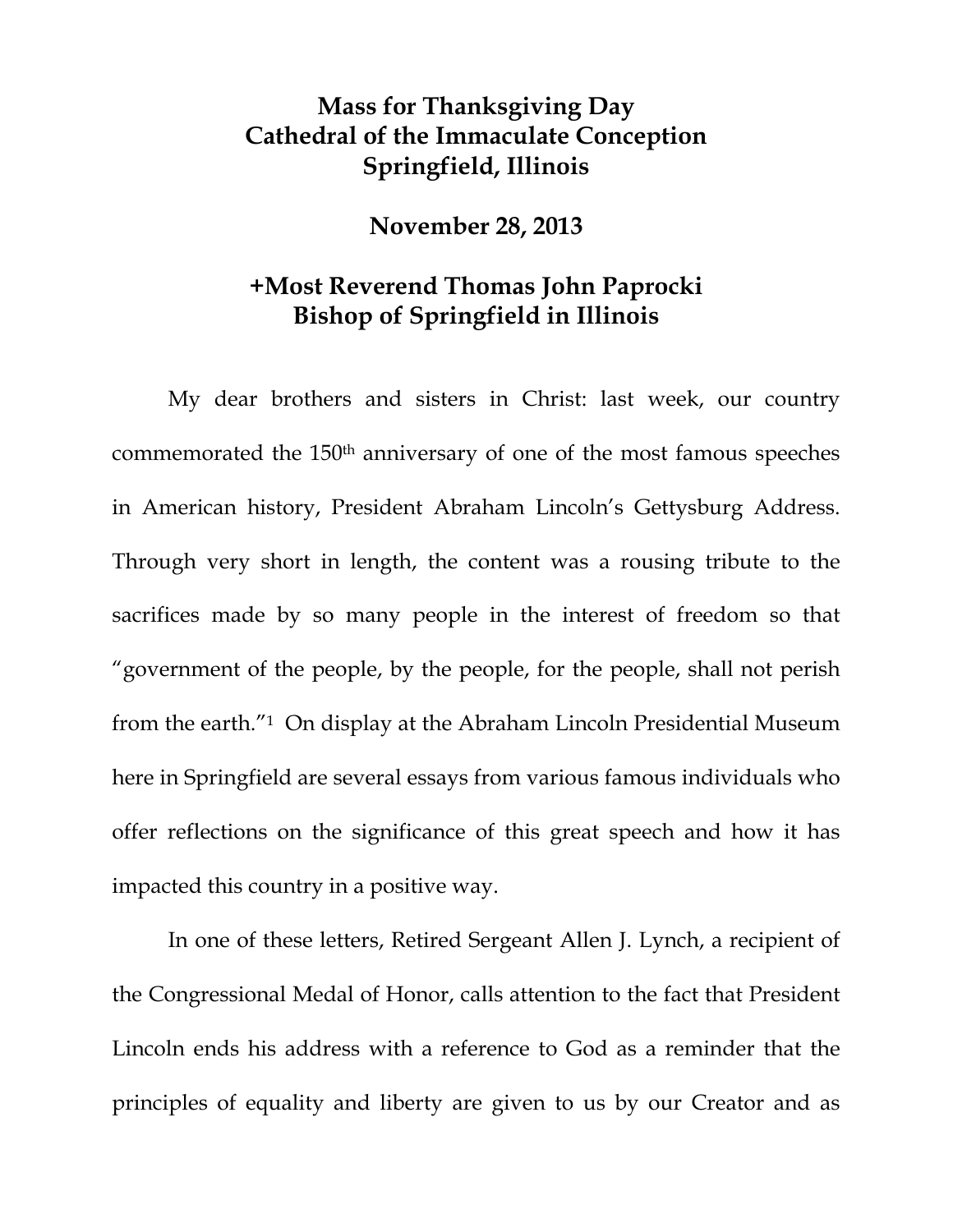such, can never be taken away from this country. Although there is some debate as to how religious President Lincoln was, he certainly was not shy when it came to invoking God in his various speeches, indicating, at the very least, a belief in the sovereignty of God and His providential care toward mankind.

This can be seen in a lesser-known document that the president issued in October of the same year. This proclamation established that the final Thursday of each November should be observed nationally as a "day of Thanksgiving and Praise to our beneficent Father who dwelleth in the Heavens."2 President Lincoln was mindful of the fact that, even in the midst of the tragedy of the Civil War, God had still been generous in bestowing His blessings upon this country. In his proclamation, after recounting several of those blessings he wrote that: "No human counsel hath devised nor hath any mortal hand worked out these great things. They are the gracious gifts of the Most High God."

It is for that same reason that we are gathered here today for the celebration of the Mass on this Thanksgiving Day. We come to give thanks to God for the many blessings He has given to us over the past year. By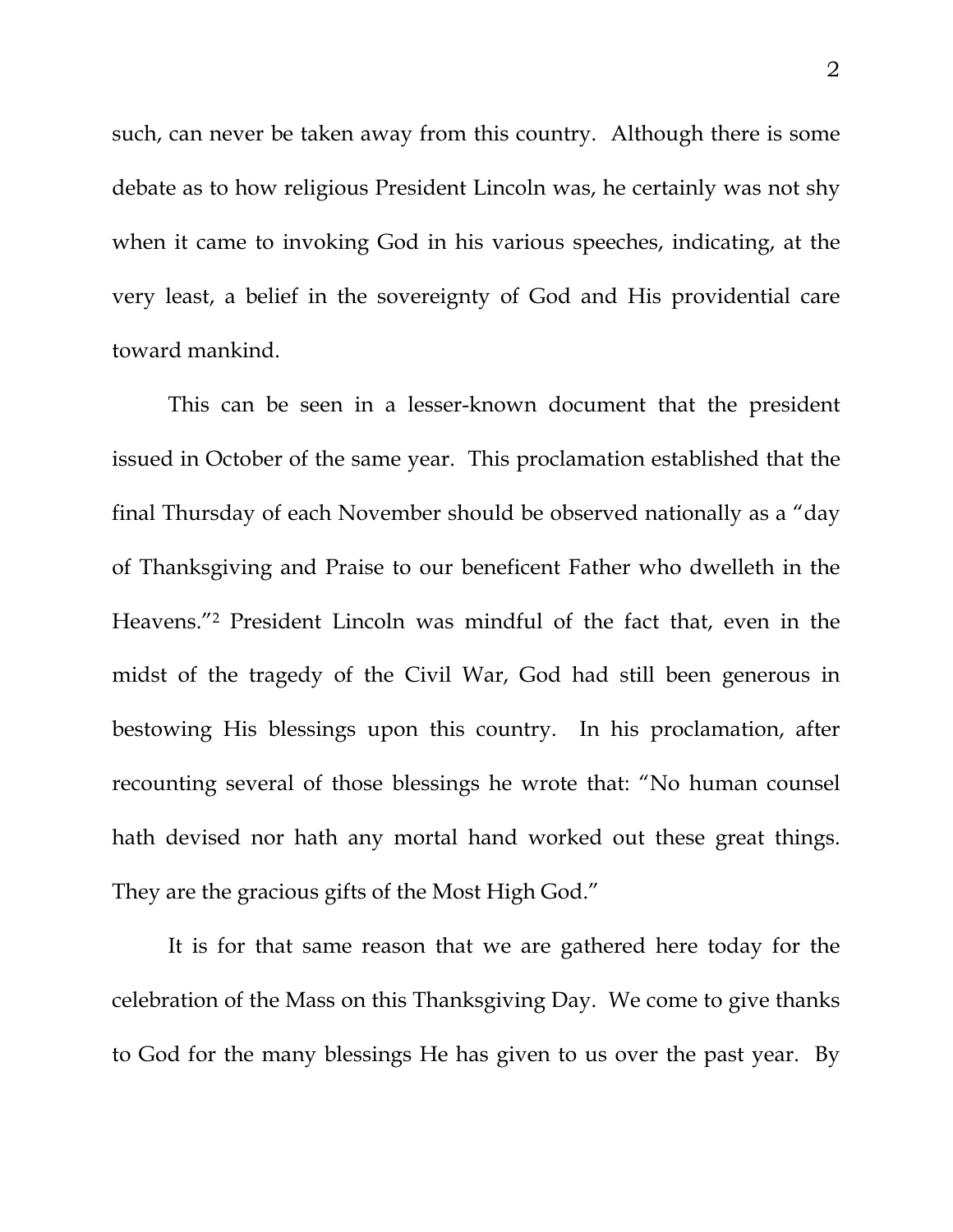doing this, we remind ourselves that these gifts are not merely the result of our hard work or good luck, but that they come from the God who is ever attentive to our needs and grants to us those things of which we are most in need. This form of prayer helps to keep us humble and is a reminder that without Him, nothing is possible.

Being thankful to God for our blessings is not always easy, as can be seen in the Gospel for today's Mass. In this story, there are ten lepers who approached Jesus, asking Him for healing. After He had granted their request, only one of them returned to give Him thanks. This episode shows us something very important with regards to prayer. It is often very easy for us to turn to God when we are in trouble or when we need something. Once that need is supplied, our lives go back to normal and we sometimes forget that God is responsible for those blessings. It is therefore important for us to develop the habit of constantly giving thanks to God for all of our blessings, both large and small. The Catechism states that "every event and need can become an offering of thanksgiving."3 St. Paul emphasizes this when he encouraged the Thessalonians with the following recommendation: "In all circumstances give thanks, for this is the will of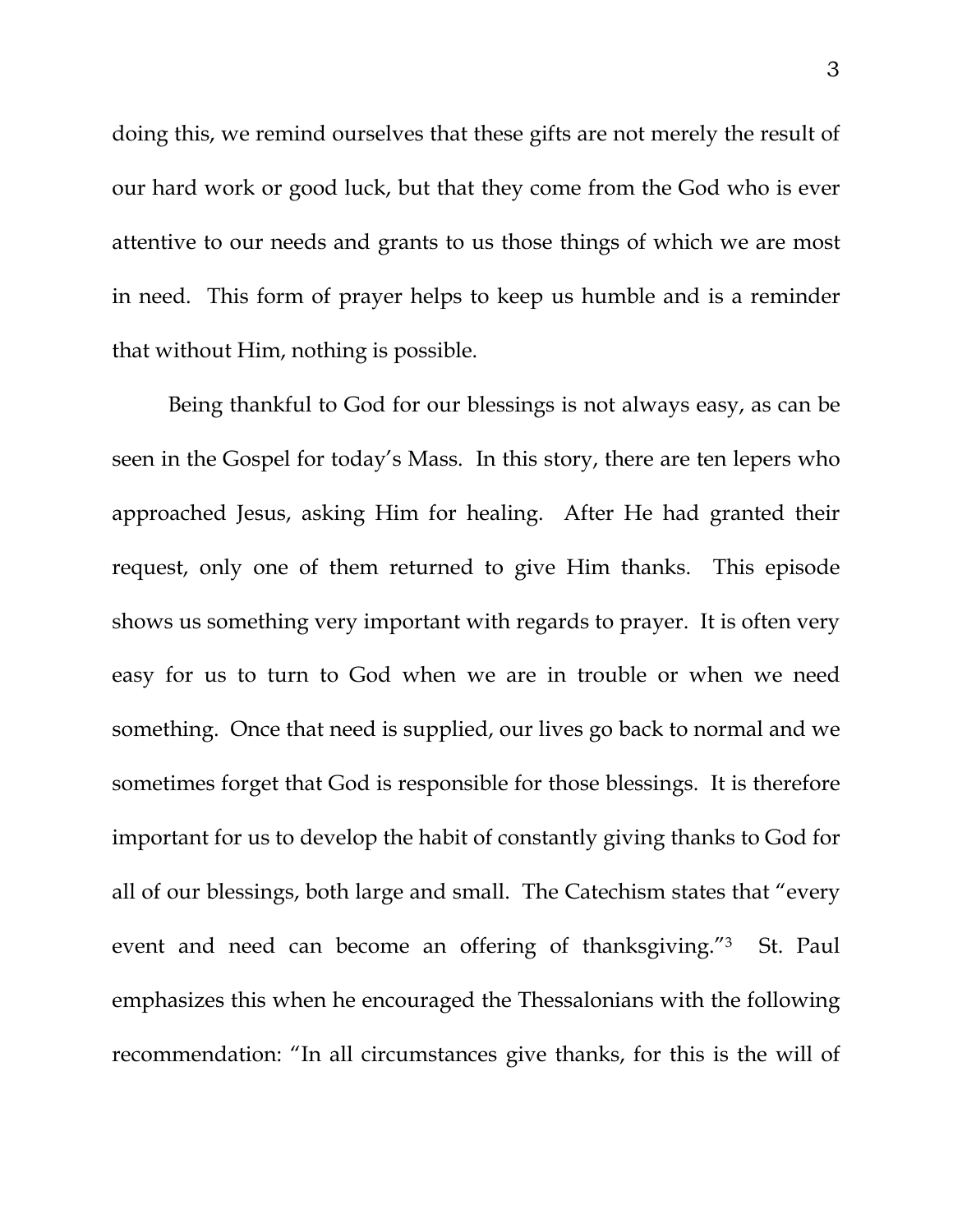God for you in Christ Jesus" (1 Thessalonians 5:18). Even though today is a day intended to focus on giving thanks, each day should be an occasion for us to express gratitude to God for our blessings.

In the conclusion of the 1863 proclamation by Abraham Lincoln, the president adds an important request that we would likewise do well to reflect on this day. He encouraged the country that, in addition to thanking God, we should express our penitence "for our national perverseness and disobedience" and "fervently implore the interposition of the Almighty Hand to heal the wounds of the nation and to restore it as soon as may be consistent with the Divine purposes to the full enjoyment of peace, harmony, tranquility and Union."

This final thought of the president is one that recognizes that while there may be many things for which we should thank God, there are still challenges that we face as a nation that require conversion and healing. We cannot just focus on our blessings but must also be aware of our struggles. Our recognition of how God has assisted us should give us the hope needed to not back down from those challenges, but face them with trust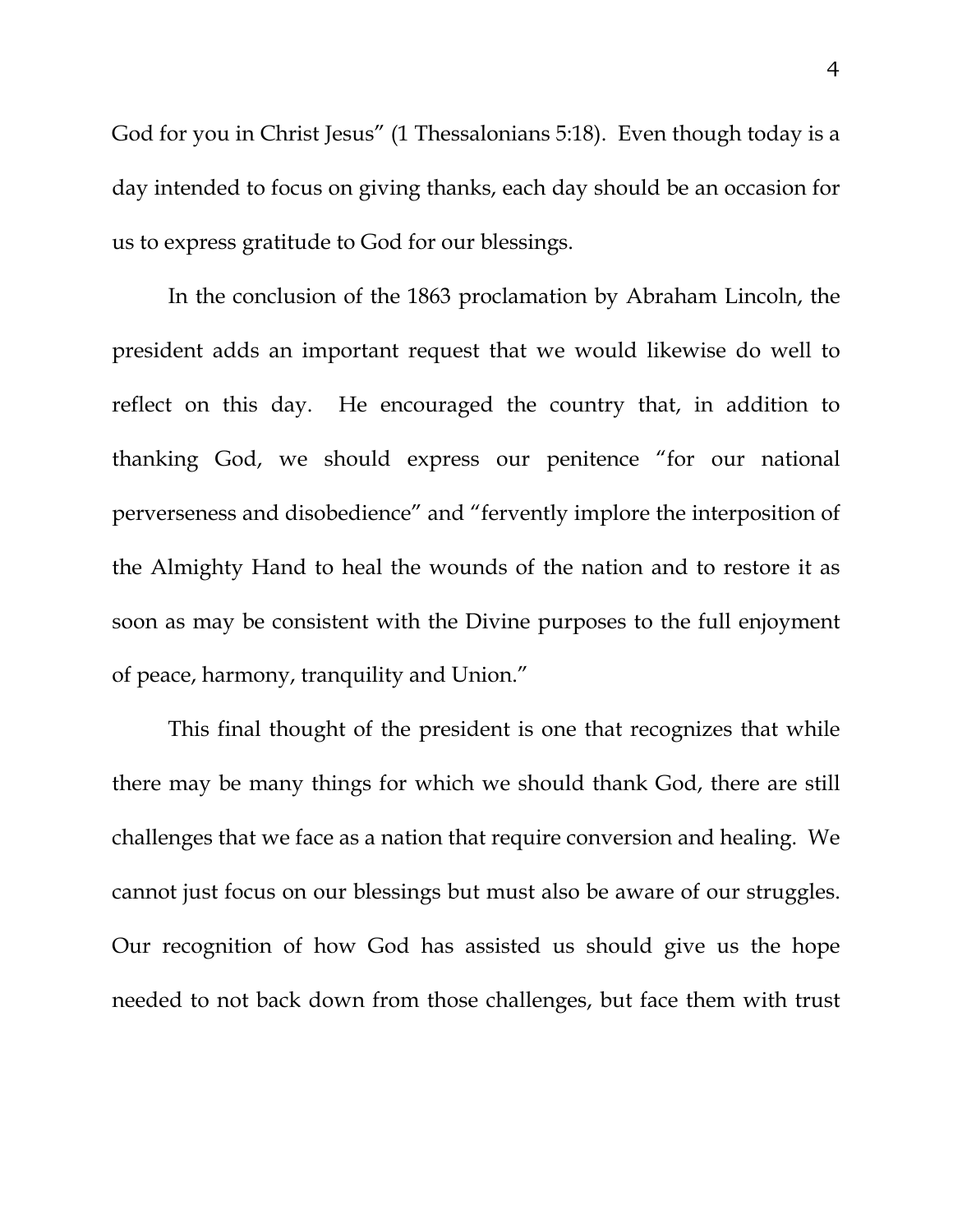and confidence in God that He will assist us in overcoming those obstacles we face personally and as a nation.

During the Year of Faith, which has just finished, the United States Conference of Catholic Bishops encouraged Catholics throughout the country to make Fridays a day of fasting and abstinence from meat for the intention of the protection of life, marriage, and religious liberty. Given the recent legislation in our state with regards to marriage and the ongoing threats to religious liberty in our country, we should continue our prayers and sacrifices in that spirit of humble penitence, asking God to heal the wounds of our country in these areas. We do this while at the same time being mindful of the many blessings that God has showered upon us, giving us the hope to persevere in walking in the path of truth and encouraging others of the beauty of doing the same.

In just a few minutes, we will hear those words that we hear at every Mass: "Let us give thanks to the Lord, our God," to which we will respond: "It is right and just." It is truly right and just for us to give thanks to God on this day and every day for the many ways in which He continues to show His love for us. May our hearts to open to give Him thanks "always